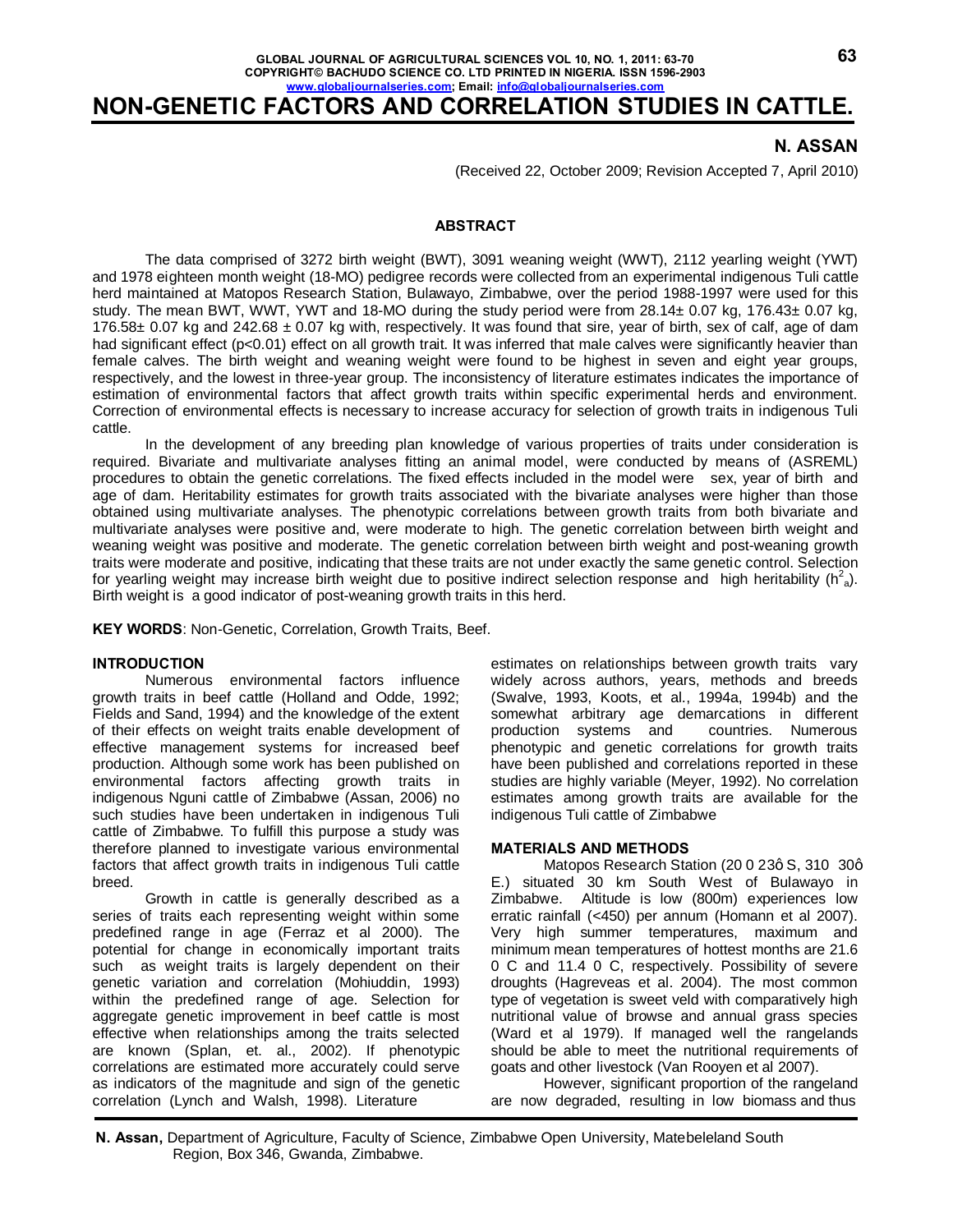limited feed resource of poor quality particularly during the dry season (Hlatshwayo, 2007). Day et al (2003) and. Gambiza and Nyama (2000) gives a detailed description of the climate and vegetation type, respectively. The management of the herd was described by Assan (2006).

The data comprised of 3272 birth weight (BWT), 3091 weaning weight (WWT), 2112 yearling weight (YWT) and 1978 eighteen month weight (18-MO) pedigree records were collected from an experimental  $Y_{iiklm} = u + G_i + P_i + S_k + A_l + + e_{iiklm}$ Where:

 $Y_{iiklm}$  is the l<sup>th</sup> observation of i<sup>th</sup> sire, j<sup>th</sup> year and k<sup>th</sup> sex;

u is the overall population mean;

 $G_i$  is the random effect of i<sup>th</sup> sire NID (0,  $^2$ <sub>s</sub>);

P<sub>j</sub> is the fixed effect of j<sup>th</sup> year of birth (j = 1988, 1989,õ õ , 1997);

 $S_k$  is the fixed effect of  $k^{\text{th}}$  sex of calf ( $k =$  male, female);

A<sub>l</sub> is the fixed effect of  $I<sup>th</sup>$  age of dam  $(I = 1, 2, \delta, \delta, 15)$ ;

 $e_{ijklm}$  is the random error associated with each observation assumed to be NID (0,  $\frac{2}{6}$ ).

Bivariate and multivariate analyses fitting animal models were conducted by means of Average Information Restricted Maximum Likelihood (ASREML) procedures using the program of Gilmour et al (2000) to obtain the phenotypic and genetic correlations. Fixed factors were determined through preliminary analyses using procedure GLM of SAS (1999- 2000). Fixed factors (main effects and interactions) and covariates were tested and removed from the model if found non-significant (P> 0.01). The fixed effects included in the model were sex, year of birth and age of dam. The numbers of records used to estimate the correlations are presented in Table 4. The general statistical model for growth traits.

 $_{Yiik}$ =u +A<sub>i</sub> +B<sub>i</sub> +C<sub>k</sub> +e<sub>iikl</sub>

Y<sub>iikl</sub>=individual yield (BWT, WWT, YWT, 18-MO);

u=general mean;

A<sub>i</sub>=fixed effect of age of dam ( $i= 3,4,5,15$ );

 $B_j$ =fixed effect of year of birth (j=1983, 1984, 1997);

 $C_k$ =fixed effect of sex ( $k=$  male, female);

 $e_{ijkl}$  =residual error;

The multivariate model used to estimate phenotypic and genetic correlations can be represented as follows:  $y=Xb + Zu + e$ 

With: E[y]=Xb; E[u]=E[e]=0; Var[u]=G=A #  $G_0$ ; Var[e]=R=I #  $R_0$ 

Where y is a vector **Nt\*1** of records (**N** number of animal with performances and **t** number of traits), **b** is a vector of fixed environmental effects (sex, year of birth, age of dam), **u** is a vector of breeding values for additive direct genetic effects, **e** is a vector of residuals, G<sub>0</sub> is a matrix the covariances for additive genetic effect among traits, R<sub>0</sub> is a matrix the residuals covariance among traits, **I** represents the identity matrix and **#** Kronecker product, **X** and **Z** are incidence matrices relating the records to the effects of the model

#### **RESULTS AND DISCUSSION Birth weight and weaning weight**

Analysis of variance for BWT and WWT are presented in Table 2 and interactions were excluded because were not important. All effects included in the model were found to be highly significant (p<0.01) sources of variation for BWT and WWT. Estimates of least square means and standard errors are reported in Table 1 and 2. Sires were included as the only random effect to make provision for genetic differences among animals (Kars et. al., 1993). The effect of sire was included in the final model since it increased the residual variance while reducing the standard errors of the main effects.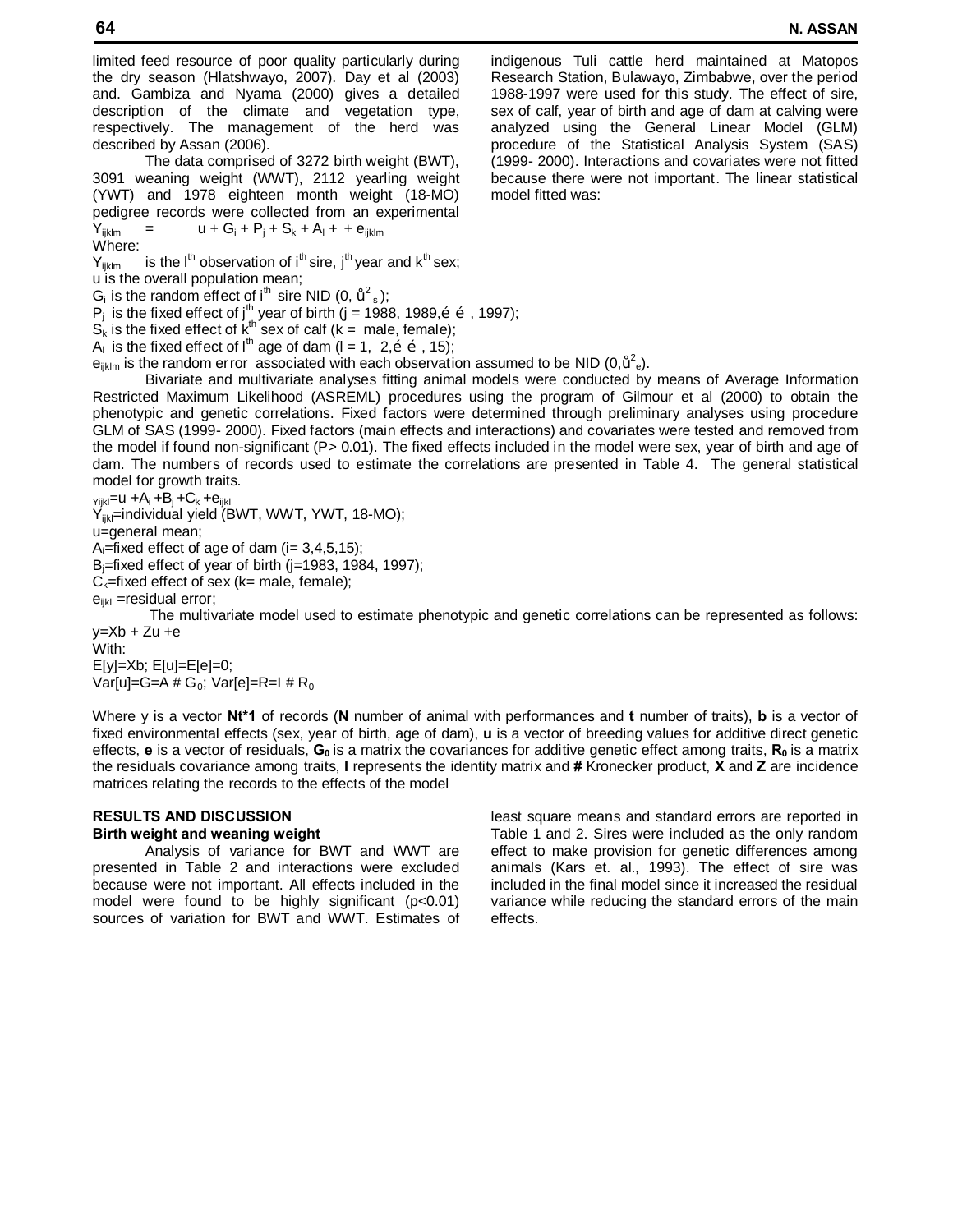# **NON-GENETIC FACTORS AND CORRELATION STUDIES IN CATTLE 65**

**Table 1.** Mean, standard deviation, proportion of total variance explained by each model (R²,%) and test of significance (F) for sire, age of dam, year of birth and sex for growth traits in indigenous Tuli cattle of Zimbabwe.

| <b>SOURCE</b>                        | df | <b>BWT</b> | WWT        | <b>YWT</b>  | <b>18-MO</b> |
|--------------------------------------|----|------------|------------|-------------|--------------|
| N                                    |    | 3272       | 3091       | 2112        | 1978         |
| Mean (kg)                            |    | 28.14      | 176.43     | 176.58      | 242.68       |
| SD(kg)                               |    | 4.04       | 26.9       | 26.85       | 31.37        |
| R-square (%)                         |    | 0.33       | 0.45       | 0.40        | 0.63         |
| CV(%)                                |    | 13.25      | 13.67      | 13.18       | 12.23        |
| Significance of effects in the model |    |            |            |             |              |
| Sire                                 |    | 70.87**    | 172.78**   | 498.90**    | 616.33*      |
| Sex                                  |    | 661.60***  | 56940.25** | 72357.26*** | 236014.24*** |
|                                      |    |            | $\star$    |             |              |
| Year of birth                        | 8  | 106.24***  | 8398.37*** | 4381.71***  | 40560.24***  |
| Age                                  | 12 | 35.39***   | 2028.62*** | 2116.65***  | 1616.88***   |
| Error                                |    | 13.90      | 581.30     | 541.29      | 880.03       |

SD=Standard Deviation,  $R^2$  = Coefficient of Determination, CV= Coefficient of Variation \*p<(0.05), \*\*p<(0.01), \*\*\*p<(0.001)

| <b>Effects</b> | <b>BWT</b>       | <b>WWT</b>        | <b>YWT</b>        | 18-MO             |
|----------------|------------------|-------------------|-------------------|-------------------|
| <b>Sex</b>     |                  |                   |                   |                   |
| Male           | $29.55 \pm 0.36$ | $177.19 \pm 1.52$ | 180.89±1.73       | 263.49±2.35       |
| Female         | 27.55±0.38       | 165.40±1.53       | 161.29±1.59       | 227.53±2.13       |
| Age of dam     |                  |                   |                   |                   |
| 3              | $27.14 \pm 0.34$ | 169.68 ± 2.19     | 169.83± 2.40      | 247.03±3.32       |
| 4              | $27.81 \pm 0.47$ | 174.14 ±2.39      | $174.37 \pm 2.54$ | $252.64 \pm 3.41$ |
| 5              | 29.01±0.45       | 183.84 ± 2.17     | $181.42 \pm 2.27$ | 255.46 ±3.03      |
| 6              | 29.73 ±0.44      | 180.79± 2.29      | $180.16 \pm 2.37$ | $255.21 \pm 3.34$ |
| $\overline{7}$ | $29.87 + 0.50$   | $181.90 \pm 2.66$ | 180.84 ± 2.79     | 252.21 ±3.52      |
| $\bf8$         | 29.28 ±0.47      | $184.77 \pm 2.55$ | 185.10 ±2.58      | 259.26 ±3.52      |
| 9              | $29.13 \pm 0.50$ | 181.02±2.69       | 176.93 ±2.75      | 250.44 ±3.68      |
| 10             | $28.45 + 0.60$   | $175.82 \pm 3.35$ | 175.96± 3.47      | $256.54 \pm 4.79$ |
| 11             | $27.76 \pm 0.80$ | 171.63 ±3.52      | 173.48 ± 3.58     | 248.33 ±4.86      |
| 12             | $28.37 + 1.24$   | 168.66 ±3.98      | 165.85 ±3.83      | $235.23 + 5.17$   |
| 13             | 29.80 ±1.35      | 162.02 ±4.44      | 160.51 ±4.27      | 229.36 ±5.62      |
| 14             | 29.22 ±1.29      | $146.25 \pm 4.67$ | 146.89±4.49       | 217.80±6.02       |
| 15             | 26.56 ±2.87      | 146.35 ±8.61      | 152.82 ±8.07      | 232.11 ±10.76     |
| Year of birth  |                  |                   |                   |                   |
| 1988           | $30.08 + 0.52$   | $172.13 + 2.70$   | $170.77 \pm 2.55$ | 254.68 ±3.87      |
| 1989           | $28.15 \pm 0.51$ | $165.19 \pm 2.76$ | 163.95 ±2.60      | 202.92 ±3.40      |
| 1990           | $26.77 \pm 0.52$ | $158.97 \pm 3.09$ | 158.01 ±3.33      | $211.32 + 4.35$   |
| 1991           | 26.74± 0.50      | $144.52 + 2.90$   | $170.02 \pm 3.13$ | 255.00±4.10       |
| 1992           | $25.47 \pm 0.63$ | $198.33 \pm 4.32$ | $172.27 \pm 5.07$ | 292.78 ±9.65      |
| 1993           | 28.73±0.64       | 148.91 ±4.47      | 161.46 ±4.99      | 224.34 ±6.65      |
| 1994           | $27.25 \pm 0.68$ | $166.83 \pm 4.79$ | 166.26 ±5.24      | 213.64 ±6.89      |
| 1995           | 28.72 ±0.90      | 182.49±6.09       | 189.16 ±6.20      | $284.13 \pm 8.11$ |
| 1996           | $32.23 + 0.83$   | $185.96 \pm 5.43$ | $176.69 + 5.99$   | 267.68 ±7.88      |
| 1997           | $31.36 \pm 0.78$ | 159.18 ±5.20      | 162.67± 5.78      |                   |

# Table 2**. Least squares means for growth traits in indigenous Tuli cattle of Zimbabwe**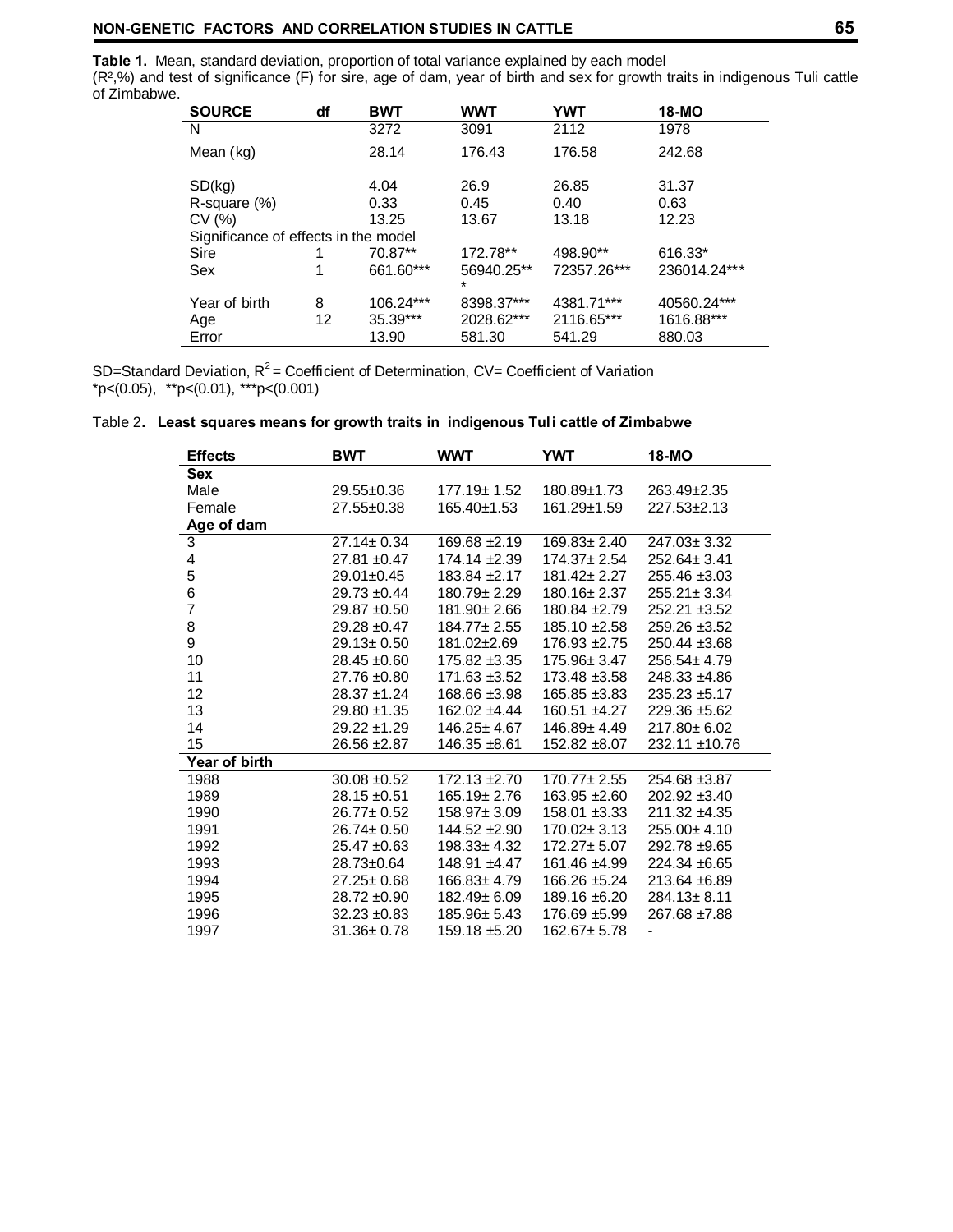### **Table 3** Genetic correlations in beef cattle

| <b>Reference</b>             | <b>BWT:</b> | <b>BWT:</b> | <b>BWT:</b> | <b>WWT:</b> | WWT:         | YWT:         |
|------------------------------|-------------|-------------|-------------|-------------|--------------|--------------|
|                              | <b>WWT</b>  | <b>YWT</b>  | $18-MO$     | <b>YWT</b>  | <b>18-MO</b> | <b>18-MO</b> |
| Alenda & Martin (1987)       | 0.57        | 0.75        |             |             |              |              |
| Bergh (1990)                 | 0.64        | 0.65        | 0.47        | 0.99        | 0.69         | 0.71         |
| Bosso et al 2009             |             | 0.28        | 0.23        |             |              | 0.82         |
| Bourdon & Brinks (1982)      | 0.61        | 0.62        |             | 0.89        |              |              |
| Dezfuli and Mashayekhi, 2009 | 0.50        |             |             |             |              |              |
| Koch et al 1994              |             |             |             | 0.78        |              |              |
| Koster (1992)                | 051         | 0.91        |             |             |              |              |
| Swanepoel & Heyns (1988)     | 0.79        |             |             |             |              |              |
| present study (bivariate)    | 0.62        | 0.56        | 0.37        | 0.61        | 0.56         | 0.89         |
| present study (multivariate) | 0.59        | 0.42        | 0.32        | 0.71        | 0.58         | 0.67         |

|  |  |  |  |  |  | Table 4. Phenotypic $(r_p)$ and genetic $(r_g)$ correlations between growth traits using bivariate and multivariate analyses. |
|--|--|--|--|--|--|-------------------------------------------------------------------------------------------------------------------------------|
|--|--|--|--|--|--|-------------------------------------------------------------------------------------------------------------------------------|

|                |      | <b>Bivariate analysis</b> |                  | <b>Multivariate analysis</b> |                  |                 |  |
|----------------|------|---------------------------|------------------|------------------------------|------------------|-----------------|--|
| <b>Traits</b>  | n    | $r_{p}$                   | ra               | n                            | $r_{p}$          | rg              |  |
| BWT*WWT        | 3712 | $0.86 \pm 0.04$           | $0.62 \pm 0.22$  | 2048                         | $0.71 \pm 0.05$  | $0.59 + 0.02$   |  |
| BWT*YWT        | 3548 | $0.76 \pm 0.05$           | $0.56 + 0.38$    | 2048                         | $0.59 + 0.05$    | $0.42 \pm 0.02$ |  |
| <b>BWT*18-</b> | 2470 | $0.55 \pm 0.05$           | $0.37+0.40$      | 2048                         | $0.44 \pm 0.05$  | $0.32 + 0.01$   |  |
| <b>MO</b>      |      |                           |                  |                              |                  |                 |  |
| WWT*YWT        | 3010 | $0.95 \pm 0.001$          | $0.61 \pm 0.001$ | 2048                         | $0.92 \pm 0.005$ | $0.71 \pm 0.00$ |  |
| WWT*18-        | 2144 | $0.85 \pm 0.001$          | $0.56 \pm 0.02$  | 2048                         | $0.82 + 0.02$    | $0.58 + 0.13$   |  |
| <b>MO</b>      |      |                           |                  |                              |                  |                 |  |
| <b>YWT*18-</b> | 2345 | $0.86 + 0.01$             | $0.89 + 0.02$    | 2048                         | $0.84 + 0.01$    | $0.67 + 0.13$   |  |
| <b>MO</b>      |      |                           |                  |                              |                  |                 |  |
|                |      |                           |                  |                              |                  |                 |  |

The effect of year of birth was highly significant for BWT and WWT (p<0.001). BWT and WWT t were below average among calves born and weaned between (1988-1992) and average or above in the other years. The below average BWT and WWT in 1991- 1992 was due to prevailing drought in Zimbabwe which translated into low forage availability to animals on veld. In 1992 BWT and WWT were lightest while those born in 1996 were heaviest because of normal rain season experienced during this year. The result is substantiated by other findings (Assan , 2006) who reported that large differences in rainfall lead to marked differences between years in the quality and quantity of forage available and this is reflected in differences in calf BWT and WWT between years. Thorpe, et al., (1980) also reported that high variation in BWT due to year of birth could be explained by variation in the amount of rainfall, which in turn influence pasture production and availability of feed. Influence on birth weight operates through its effect on the damos uterine environment mostly in late gestation (Eltawil et. al. 1970). Apart from the year of effect mainly caused by climate and its influence on the availability of pasture (Carles and Riley, 1984) and milk production of the dam (Shelby, et al., 1955) environmental factors including management, diseases control and the administrative ability of the persons responsible come into play. In the present study the influence of year of birth on BWT and WWT is expected due to the prevailing extensive farming conditions in which the herd was managed.

The data was tabulated according to the sex of calf to determine the effects of sex on BWT and WWT. It was observed that out of total births 49.36 and 50.63 percent were males and females , respectively and weaners of females and male ratios were 61 and 38 percent, respectively. The mean BWT were 29.55±0.36 and 27.55±0.38 in males and females, respectively, mean WWT were 177.19±1.52 and 165.40±1.53 kg in males and females, respectively. The results revealed that sex had a significant (p<0.01) effect on BWT and WWT (Table 2). At birth and weaning, male calves were 2.00 kg or 11.79 kg heavier than females (P<0.01), respectively. Influence of sex of calf on weight traits have been accounted for in animal models as fixed effects (Pico. 2004; Bosso et al 2009). The influence of gender on BWT and WWT has been attributed to hormonal differences between sexes and their resultant effects on growth (Bell et. al., 1970).

To quantify the effect of age of cow on BWT and WWT of calf the data were divided into 10 groups on yearly interval basis starting from three years including twelve years and above in one group due to small number of records beyond this limit. The maximum BWT (29.87±0.50 kg) and WWT (184.77±2.55 kg ) were found in seven year group and eight year group, respectively, and minimum BWT  $(27.14\pm0.34 \text{ kg})$  and WWT  $(169.68\pm2.19 \text{ kg})$  both in the three year group (Table 2). As expected , BWT and WWT were affected by age of dam. This is in agreement with reports in literature by Gregory, et al., (1985) who found that age of dam affects BWT and WWT significantly (p<0.01), whereas Swanepoel and Heyns (1988) found no significant effect of age of dam on WWT in the case of Afrikaner cattle. Relative to calves from three-year-old dams, those with highest mean BWT and WWT were 2.73 kg and 15.09 kg heavier, respectively (Table 2). There was evidence of peak BWT and WWT for calves born of intermediate age (seven to eight). The effect of age of dam on BWT and WWT has been reported elsewhere (Ferraz et al 2000). Bosman and Harwin (1967) also found out that BWT and WWT increases with age of dam and reaches a maximum at about seven years after which it tends to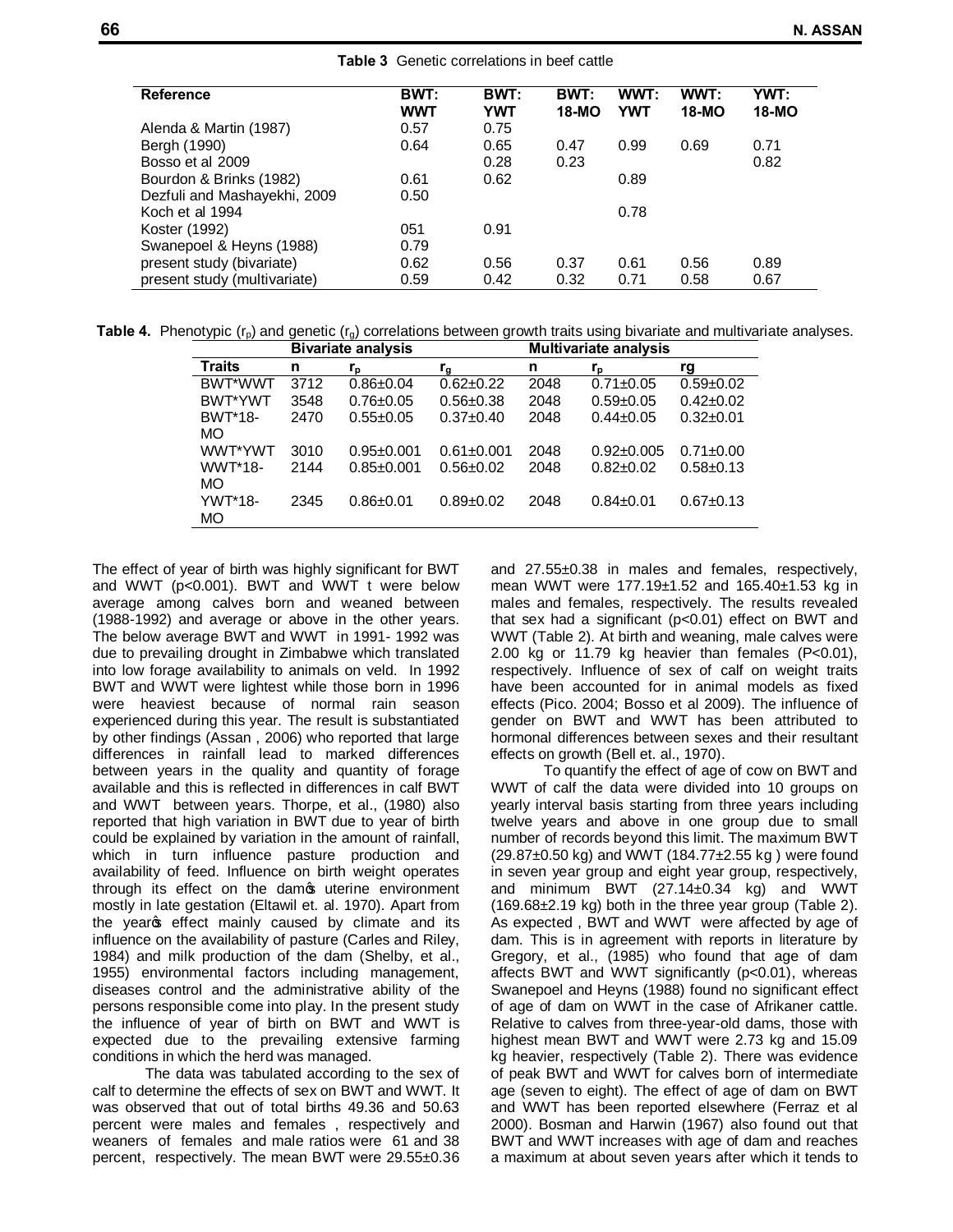decline. This trend was observed in the present study. The increase in calf BWT and WWT with age of dam partly is due to an increase in cow weight with age (Richardson et. al., 1979). Tawonezvi et. al., (1986) noted that BWT was positively correlated with cow weight at calving and the increased cow weight is due the advanced age. BWT has been shown to be influenced by age of dam because with young dams, which have not reached adult size, continue to grow during their first pregnancy and thus provide sterner competition with the fetus for the available nutrients. Most reports indicate a curvilinear relationship between age of dam and weight of her calves with the highest values from 6 to 10 years for Bos indicus (Venter, 1977), which agrees with the present study. The results from literature indicate that there is consistent pattern in different breeds and herds for the effect of age of dam on BWT and WWT. In small stock influence of dam age on birth weight and weaning weight has been reported. Young dams tend to produce smaller progenies at birth and lighter progeny at weaning in sheep and goats (Wilson, 1987).

# **Yearling weight and eighteen months weight**

Differences between sire, year of birth, sex and age of dam were highly significant (p<0.001) for both post-weaning traits this conforms to reports in literature (Pico, 2004). The significance for sire effect for postweaning weight did not declined even this could be probable sire influence carry over effects unlike the maternal influence which tend to decline with progressed age of the animal. Post-natal influence that has been estimated is the sum of the effects of the  $\pm$ rueg postnatal maternal environment and probably also the carried over effect of the prenatal maternal which would have declined by age of 1 year. Much of the sireestimated effects are much of genetic potential than environmental for post-weaning growth. Bull calves were 11% and 14% heavier than heifers at 1-year weight and eighteen months weights, respectively. **Correlation** 

As reported in numerous studies estimates of the (direct) genetic correlations between subsequent weights of growing beef cattle were high. Values were some what lower for Zebu than Angus, indicating that the genetic determinants of growth at various ages are more diverse in a tropical than temperate environment (Meyer, 1992). Literature estimates for direct heritability are variable and range from low to high, however the direct heritability obtained in the present study were on the upper side (Table 5). The reason for the variability may be due to differences in statistical methods employed (e.g. sib analysis methods vs. regression of offspring on parent method) and models used ( e.g. univariate, bivariate or multivariate analysis) (Lee et al 2000; Ferreira, et al,. 1999; Splan, et al,. 1998; Mercadante, et al. 1997) . The estimates of phenotypic and genetic correlations between the traits under consideration and their heritability estimate associated with the bivariate and multivariate analyses are presented in table 4 and 5, respectively. Albuquerque and Meyer (2001) reported estimates of genetic direct correlations were 0.65, 0.53, 0.44, 0.93, 0.82 and 0.97 between BWT and WWT, BWT and YWT, BWT and 18- MO, WWT and 18-MO, and YWT and 18-MO of age, respectively which agrees quiet well with the results of the present study. Mercadante et al (1995), in a review,

reported weighted mean genetic correlations of 0.63, 0.41, 0.40 0.78, 0.71 and 0.77, respectively, at the same ages for Zebu breeds in the tropics. The genetic correlation between BWT and WWT in the present study positive and considerably agreeable with those estimates reported in literature (Bergh, 1990). The phenotypic correlation between birth weight and weaning weight in the present study is in close agreement with Kars (1994) in Nguni cattle in South Africa. The genetic correlation between BWT and YWT, and BWT and 18-MO were moderate and positive which is in agreement with other published results (Vesely, et al., 1971). The positive genetic correlation between BWT, YWT and 18-MO in the present study support the findings of Leighton (1982) that BWT may be a good indicator of post-weaning growth weights. Selection for YWY or 18-MO may increase BWT due to positive indirect selection response and the moderate heritability  $(h<sup>2</sup><sub>a</sub>)$  derived from bivariate analysis. The positive genetic correlation of BWT and post-weaning growth traits in beef cattle appears common (Pico, 2004; Bosso et al 2009, Ferraz et al , 20000). This illustrate that genetic improvement will be possible with a positive genetic correlation as an intended increase in BWT may result in improved post-weaning growth in the herd. The positive genetic correlation may be an indication that BWT received greater attention or selection procedure was based on dams who produced heavier calves but, however increased birth weight could have not reached an extent of increased cases of dystocia in the herdsq breeding program. BWT has a potential economic importance through its positive effects on post-weaning growth hence increasing the economic success of producing heavier slaughter animals in this herd. The author suggests that an intermediate optimum for BWT in the herd has not been reached, however because of BWT positive genetic correlation with post-weaning weights there is a danger were excessively large calves liable to dystocia could be produced unlike excessively small calves which may be at risk of death from hypothermia , starvation, respiratory diseases and other causes. Therefore, it appears likely that a breeding program were an increase in BWT were calf survival is maximized would be desirable in this herd. However, studies should be carried out to ascertain the BWT range were calf survival may be maximized without increasing the rate at which dams suffer from dystocia, but at the same time maximizing improvement in postweaning growth weights due to increased BWT. The use of a selection index with an appropriate weighting for BWT would be desirable in this case taking into account birth weight to positive and moderate correlation with the post-weaning growth. The correlation amongst WWT, YWT and 18-MO were close to unity, indicating a part whole relationship between these traits, which suggest that they could be influenced by the same genes. The high genetic correlation plus high heritabilities indicate that selection for increased WWT may successfully increase YWT and 18-MO. Selection for WWT is expected to improve YWT (Irgang, et al., 1985) and live weight at all other ages from birth to maturity (Barlow, 1978). BWT and WWT have been shown to be influenced by maternal additive genetic effects hence the prediction of correlated responses to selection should take into account maternal genetic effects (Hanrahan, 1976). In the case of YWT and 18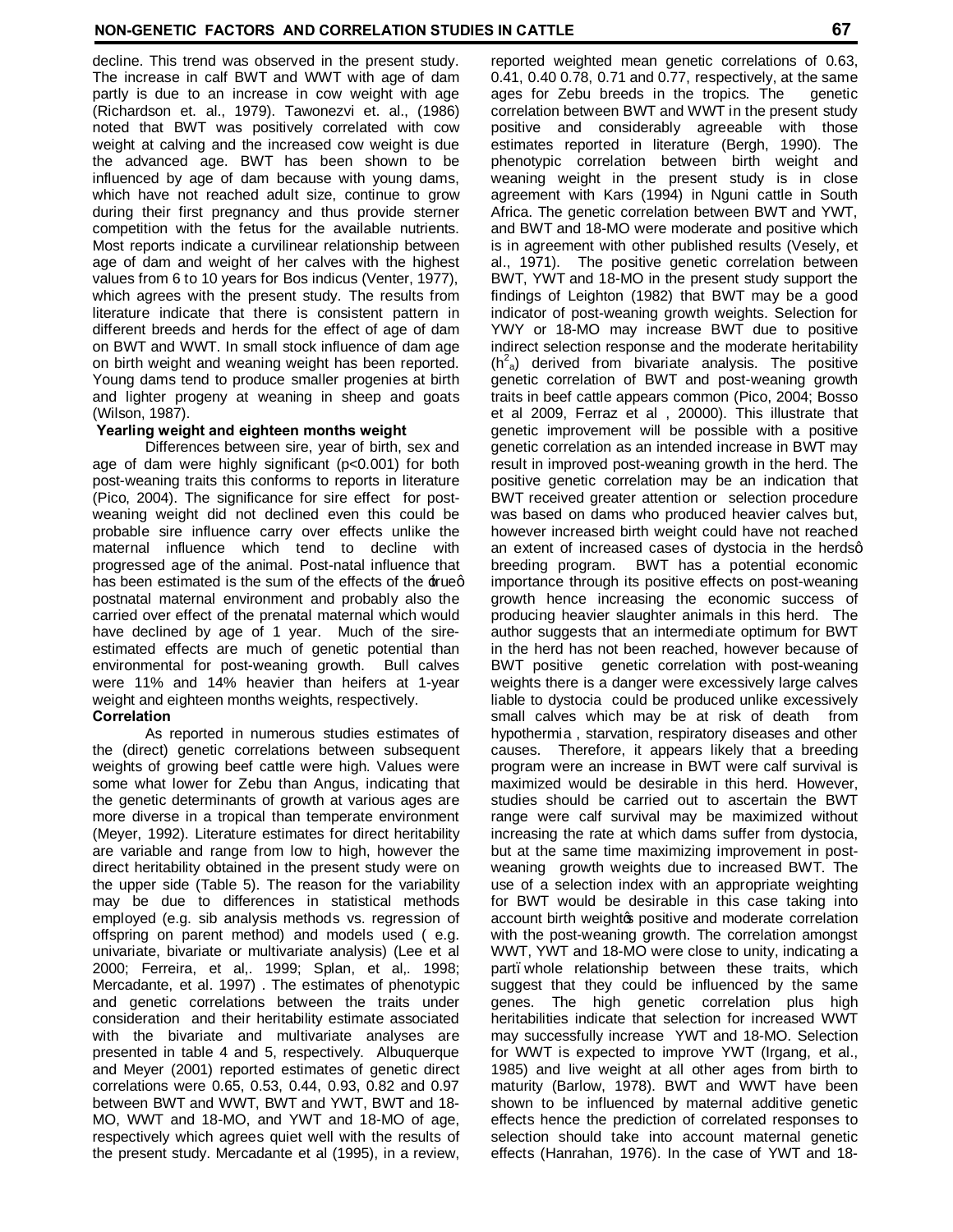MO, which are not subject to major maternal effects, correlated response in these traits can be obtained without taking maternal effects into consideration when selection is for either BWT and WWT. Caution should be applied in some cases because maternal effects on post weaning growth traits of beef cattle have been found in some breeds (Meyer, 1992). The genetic correlation between YWT and YWT corresponds closely with Bergh, (1990) which is little lower than the value reported by Kars, (1994). The pattern between genetic and phenotypic correlations is similar in that the correlations decrease as the age distance between weights increase. In particular, genetic correlation between subsequent ages approaches unity, however, the genetic correlation between early and late weights is moderate suggesting that early weights are not under exactly the same genetic control as weights taken at an older age. This has implications for potential to select on the shape of the growth curve as an animal can be above average weight at younger ages, but can be below average at older ages or vice versa. In addition, genetic correlations between weights at younger ages are lower than the correlations between weights taken at older ages with the same time lag. This is attributable to the influence of the part-whole relationship between weights, whereby weights at later ages depend on earlier weights, thus as time progresses the correlations between later weight increases as they are more dependent on the previous weight measured. A similar pattern has been demonstrated in genetic correlations between growth data at different ages in cattle (Meyer, 2002, pigs (Huisman, 2002) and sheep (Lewis and Brother-stone, 2002; Fischer, 2004).

### **CONCLUSION**

Sire, year of birth, sex of calf and age of dam were found to be highly significant (p<0.01) sources of variation for growth traits in indigenous Tuli cattle at Matopos Research Station, as a result these environmental factors must be taken into consideration when selection procedures are developed. It is recommended that these effects be included in a model to describe the data as it may increase the residual variance while reducing the standard errors. The inconsistency of published indicates the importance of quantifying the effects of environmental factors on growth traits within a specific herd and environment, which the present study was trying to achieve. Failure to adjust for age of dam will result in selection biased against the progeny of younger dams with a resulting increase in generation interval and reduced selection intensity.

The estimates of phenotypic correlations between various growth traits in the present study were found to be positive, and were moderate to high. The genetic correlation between birth weight and weaning weight was moderate and positive, and suggest both traits should be included in a selection index with an appropriate weight age of birth weight to prevent undesirable increase in birth weight to minimize dystocia in the herd. This strategy could be adopted until an intermediate optimum for birth weight has been reached where calf survival is maximized. The genetic correlation between post-weaning growth traits were high some close to unity, indicating a part . whole relationship between these traits hence suggesting that post

weaning growth traits are exactly under the same genetic control, as a result only one trait should be included in a breeding plan to facilitate considerable genetic improvement in post-weaning growth traits. Inclusion of yearling weight in breeding plan would enhance the improvement of both weaning weight and eighteen months. The pattern between genetic and phenotypic correlations is similar in that the correlations decrease as the age distance between weights increase.

### **ACKNOWLEDGEMENT**

The author would like to thank all cattle production staff who has been involved in the management of the indigenous Tuli conservation herd at Matopos Research Station over the years.

# **REFERENCES**

- Albuquerque, L.G. and Meyer, K., 2001. Estimates of covariance functions for growth from birth to 630 days of age in Nelore cattle. J. Anim. Sci. 79: 2776-2789.
- Assan, N., 2006. A phenotypic study of growth traits in indigenous Nguni cattle of Zimbabwe. Afr. J. Agric. Res. 1 (2): 24- 26.
- Barlow, R., 1978. Biological ramifications of selection for preweaning growth in cattle. A review. Anim. Breed. Abstr. 46:
- Bell, G.H., Davidson, J.N. and Scarborough, H., 1970. Textbook of physiology and biochemistry. Longmans, Edinburgh, UK.
- Bergh, L., 1990. Die gebruik van die kleiberverhouding in vleisbeesteelt. MSc (Agric) Thesis, Univ. Orange Free State. RSA.
- Bosman, D.J. and Harwin, G.O., 1967. Variation between herds in respect of the influence of year, sex, season and age of cow on weaning weight of beef calves. Proc. S. Afr. Soc. Anim. Prod. 6:213.
- Bosso, N.A., Van der Waaij, E.H., Agyemang, K. and. van
- Arendok, J.A. M., 2009. Genetic parameters for growth traits in NøDama cattle under tsetse challenge in the Gambia. Liv Res. Rural Dev. 21(3).
- Brownlee, J.W.I., 1977. The Nguni cattle of Rhodesia. Rhodesia Agric. Sci. 58:878-886.
- Carles, A.B. and Riley, J., 1984. Methods of analyzing the effect of season of birth on weaning weight in a Zebu\* Temperate beef herd in Kenya. Anim. Prod. 38: 429.
- Day, K.A., Maclaurin, G., Dube, S., Hlatshwayo, A. and Trevor, C., 2003. Capturing the benefits of seasonal climate forecasts in agricultural management. Final Report for Australian Centre for International Agricultural Research (ACIAR). June 2003. Sub Project 3- Grazing Systems in Zimbabwe, 67 pp.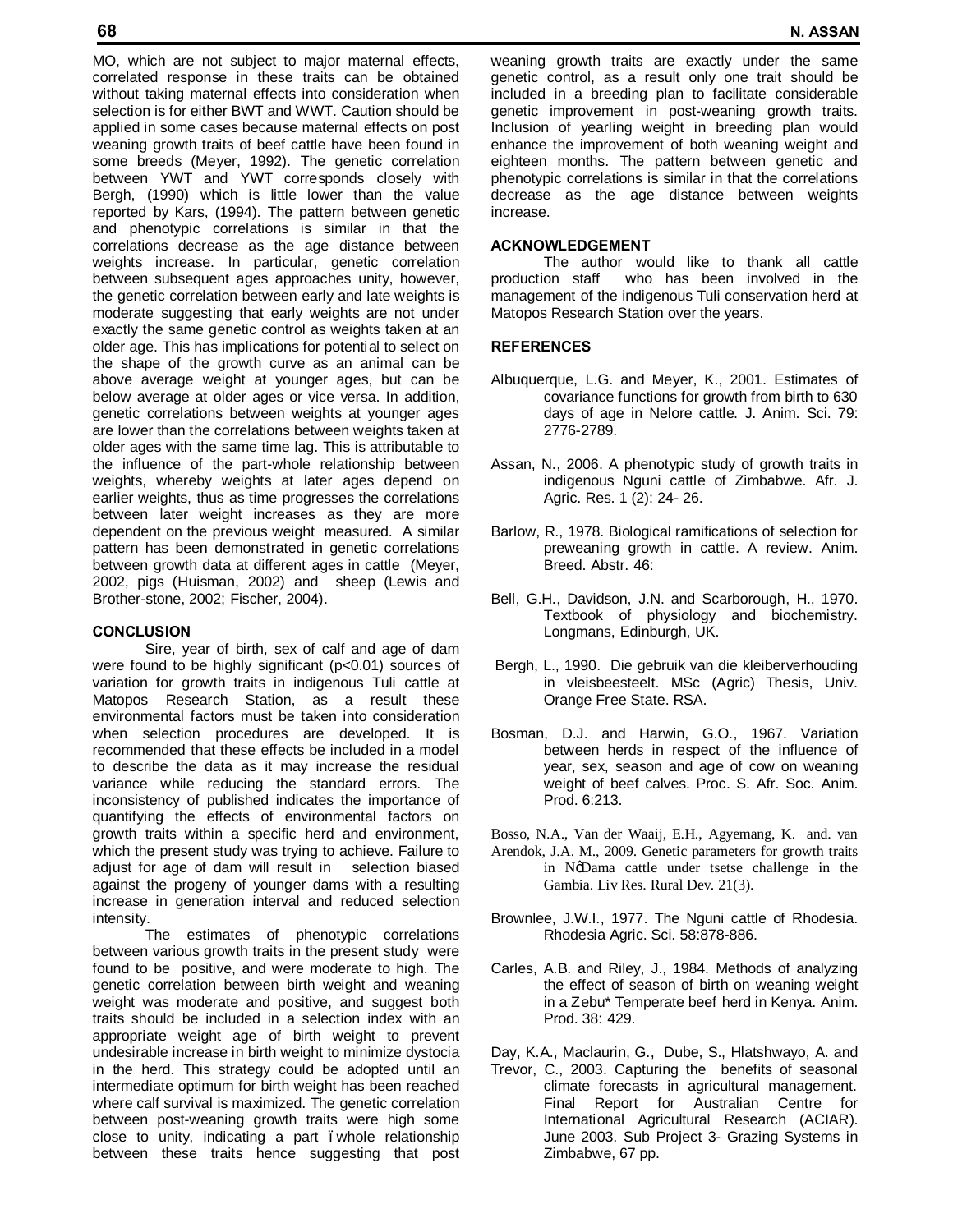Eltawil, L.E., Hazel, L.N., Sidwell, G.M. and Terril, C.E. , 1970. Evaluation of environmental factors affecting birth, weaning and yearling traits in Navajo sheep. J.

Anim. Sci. 31: 823-827.

- Ferraz, J.B.S., Eler, J.P. and Ribeiro, P.M.T., 2000. Genetic study of Santa Getrudis cattle in Brazil. Liv. Res. Rural Dev. 12(2): 130- 137.
- Ferreira, G.B., MacNeil, M.D. and Van Vleck, L.D., (1999). Variance components and breeding values for growth traits from different statistical models. J. Anim. Sci.77; 2641- 2650.
- Gambiza, J. and Nyama, C., 2000. Country pasture/forage resource profiles. Country profiles, Zimbabwe. Food and Agriculture Organization of the United Nations.

Gilmour, A.R., Cullis, B.R., Welham, S.J. and Thompson, R., 2000. ASREML Reference Manual

.

- Gregory, K.E., Trail, J.C.M., Marples, H.J.S. and Kakonge, J., 1985. Characterization of breeds of Bos indicus and Bos Taurus for maternal and individual traits. J. Anim. Sci. 60:1165.
- Hagreveas, S.K., Bruce D. and Beffa, L.M., 2004. Disaster mitigation options for livestock production in communal farming systems in Zimbabwe. 1. Background information and literature review. P.O. Box 776, Bulawayo, Zimbabwe: ICRISAT and FAO Rome, Italy 56pp.
- Hanrahan, J.P., 1976. Maternal effects and selection response with an application to sheep data. Anim. Prod. 22:359.
- Hlatshwayo, A., 2007. The effects of soil type and woody cover on grass production on rangelands in Zimbabwe. Bsc Thesis Zimbabwe Open University, Bulawayo, Zimbabwe.
- Homann, S., van Rooyen, A.F., Moyo, T. and Nengomahsa, Z., 2007. Goat production and marketing: Baseline information for semi-arid Zimbabwe. P.O. Box 776. Bulawayo, Zimbabwe: International Crops Research Institute for the Semi-Arid Tropics. 84pp.
- Huisman, A.E., 2002. Genetic analysis of growth and feed intake patterns in pigs. PhD thesis, Wageninngen Institute of Animal Sciences. The Netherlands.

Irgang, R. Dillard, E.U., Tess, M.W. and Robison, O.W.,

1985. Selection for weaning weight and post-weaning gain in Hereford cattle. III. Correlated responses to selection in milk yield, preweaning and post weaning traits. J. Anim. Sci. 60:1156.

Kars, A.A., Easmus, G.J. and . Van der Westhuizen, J., 1994. Factors influencing growth traits in the Nguni cattle stud at Bartlow Combine. S. Afri. J. Anim. Sci. 24: 18-21.

Koots, K.R., Gibson, J.P., Smith, C. and Wilton, J.W., 1994a. Analyses of published genetic parameter estimates for beef production traits. 1. Heritability. Anim. Breed. Abstr. 62:309-338.

Koots, K.R., Gibson, J.P., Smith, C. and Wilton, J.W.,

1994b. Analyses of published genetic parameter estimates for beef production traits. 2. Phenotypic and genetic correlations. Anim. Breed. Abstr. 62:825-853.

Lee, J.W., Choi, S.B., .Jung, Y.H., Keown, J.F. and Van

- Vleck, L.D., 2000. Parameter estimates for direct and maternal genetic effects on yearling weight, eighteen-month and slaughter weights of Korean native cattle. J. Anim. Sci. 78:1414- 1421.
- Leighton, E.A., Willham, R.L. and Berger, P.J., 1982. Factors influencing weaning weight in Hereford cattle and adjustment factors to correct records for these effects. J. Anim. Sci. 54:957- 963.
- Lewis, R.M and Brotherstone, S., 2002. A genetic evaluation of growth in sheep using random regression techniques. Anim. Sci. 74: 63-70.
- Lynch, M and Walsh, B., 1998. Genetics and analysis of quantitative traits. 980 pp Sinauer Associates, Sunderland, M.A.

Mercadante, M.E.Z., Lobo, R.B. and de los Reyes, A.,

- 1995. Parametros geneticos para caracteristicas de crecimiento en cebuinos de carne. Una revision. Arch. Latinoam. Prod. Anim. 3:45- 89.
- Mac Neil, M.D., Urick, J.J. and Snelling, W.M., 1998. Comparison of selection by independent culling levels for below average birth weight and high yearling weight with mass selection for yearling weight in line 1 Hereford cattle. J. Anim. Sci. 76: 458-467.
- Mercadante, M.E.Z. and Lobo, R.B., 1997. Estimates of covariance components and genetic parameters for growth traits due to direct and maternal effects in Nelore heifers. Revista Brasileira de Zootecnia. 26: 1124-1133.
- Meyer, K., 1992. Variance components due to direct and maternal effects for growth traits of Australian beef cattle. Livest. Prod. Sci. 31:179-204.
- Meyer, K., 2002. Estimates of covariance functions for growth of Australian beef cattle from a large set of field data. Proc. Seventh World Congr. Genet. Appl. Livest. Prod. CD-ROM communication, vol. 11-01. Montpellier, France.
- Mohiuddin, G., 1993. Estimates of genetic and phenotypic parameters of some performance traits in beef cattle. Anim. Breed. Abstr. 61:495- 522.